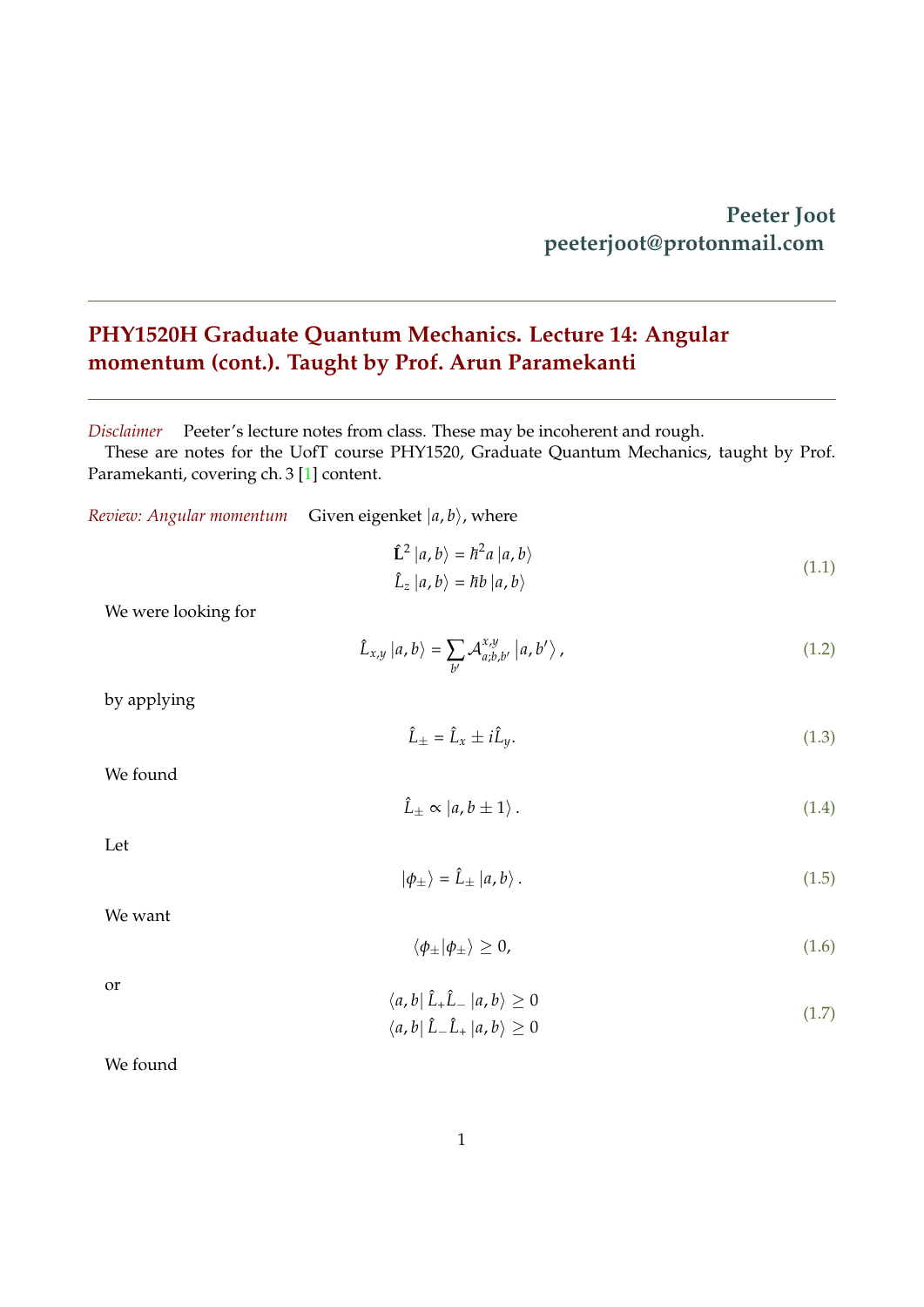$$
\hat{L}_{+}\hat{L}_{-} = (\hat{L}_{x} + i\hat{L}_{y}) (\hat{L}_{x} - i\hat{L}_{y}) \n= (\hat{L}^{2} - \hat{L}_{z}^{2}) - i [\hat{L}_{x}, \hat{L}_{y}] \n= (\hat{L}^{2} - \hat{L}_{z}^{2}) - i (i\hbar \hat{L}_{z}) \n= (\hat{L}^{2} - \hat{L}_{z}^{2}) + \hbar \hat{L}_{z},
$$
\n(1.8)

so

$$
\langle a, b | \hat{L}_{+} \hat{L}_{-} | a, b \rangle = \langle \hat{L}^{2} - \hat{L}_{z}^{2} + \hbar \hat{L}_{z} \rangle.
$$
 (1.9)

Similarly

$$
\langle a, b | \hat{L}_{-} \hat{L}_{+} | a, b \rangle = \langle \hat{L}^{2} - \hat{L}_{z}^{2} - \hbar \hat{L}_{z} \rangle.
$$
 (1.10)

*Constraints*

$$
a - b^2 + b \ge 0
$$
  
\n
$$
a - b^2 - b \ge 0
$$
\n(1.11)

If these are satisfied at the equality extreme we have

$$
b_{\max} (b_{\max} + 1) = a
$$
  
\n
$$
b_{\min} (b_{\min} - 1) = a.
$$
\n(1.12)

Rearranging this to solve, we can rewrite the equality as

$$
\left(b_{\max} + \frac{1}{2}\right)^2 - \frac{1}{4} = \left(b_{\min} - \frac{1}{2}\right)^2 - \frac{1}{4}.
$$
\n(1.13)

which has solutions at

$$
b_{\max} + \frac{1}{2} = \pm \left( b_{\min} - \frac{1}{2} \right). \tag{1.14}
$$

One of the solutions is

$$
-b_{\min} = b_{\max}.\tag{1.15}
$$

The other solution is  $b_{\text{max}} = b_{\text{min}} - 1$ , which we discard. The final constraint is therefore

$$
-b_{\max} \le b \le b_{\max},\tag{1.16}
$$

and

$$
\hat{L}_{+} |a, b_{\text{max}}\rangle = 0
$$
\n
$$
\hat{L}_{-} |a, b_{\text{min}}\rangle = 0
$$
\n(1.17)

If we had the sequence, which must terminate at  $b_{\rm min}$  or else it will go on forever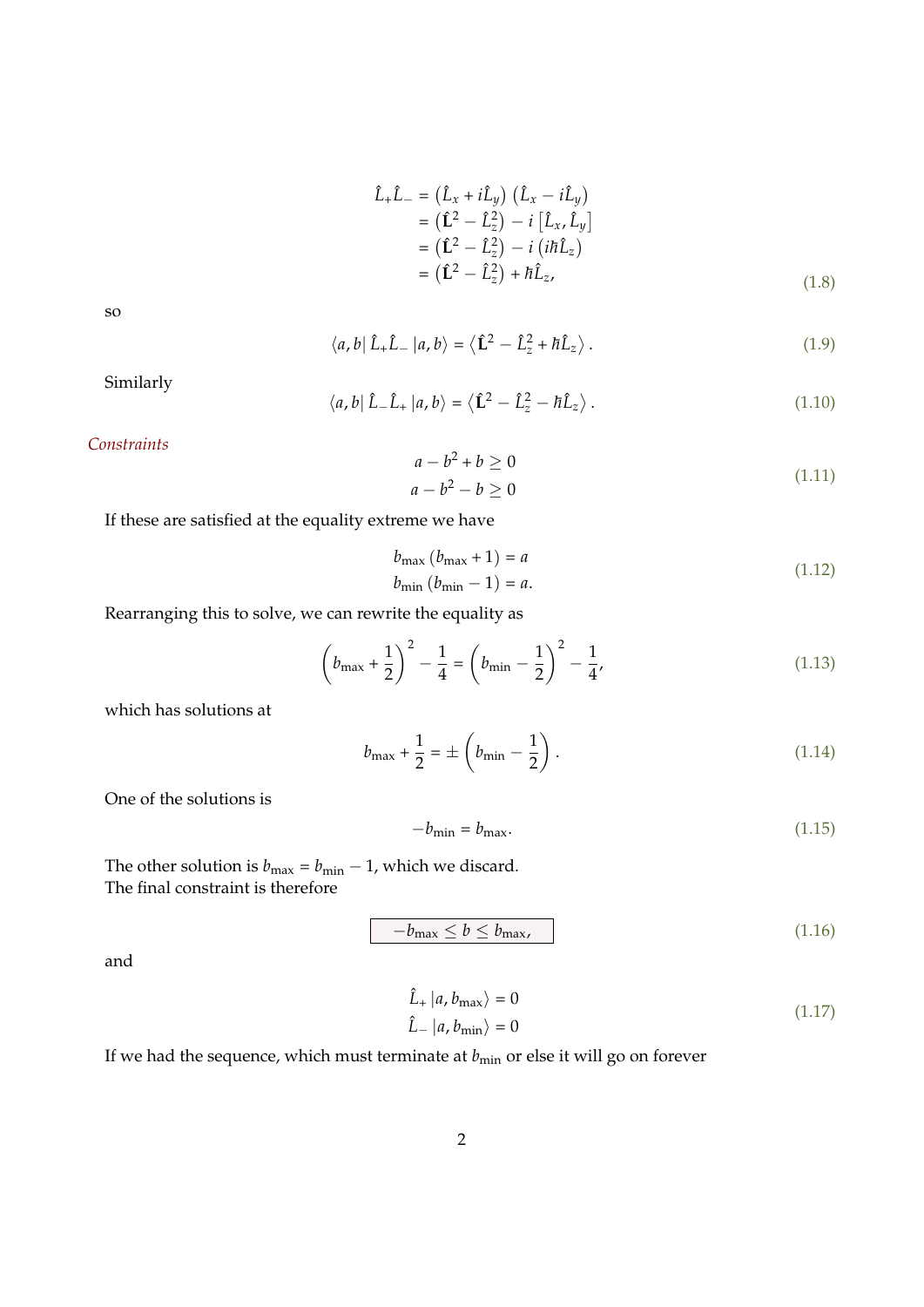$$
|a, b_{\max}\rangle \stackrel{\hat{L}}{\rightarrow} |a, b_{\max} - 1\rangle
$$
  

$$
\stackrel{\hat{L}}{\rightarrow} |a, b_{\max} - 2\rangle \cdots
$$
  

$$
\stackrel{\hat{L}}{\rightarrow} |a, b_{\min}\rangle,
$$
 (1.18)

then we know that  $b_{\text{max}} - b_{\text{min}} \in \mathbb{Z}$ , or

$$
b_{\text{max}} - n = b_{\text{min}} = -b_{\text{max}} \tag{1.19}
$$

or

$$
b_{\text{max}} = \frac{n}{2},\tag{1.20}
$$

this is either an integer or a 1/2 odd integer, depending on whether *n* is even or odd. These are called "orbital" or "spin" respectively.

The convention is to write

$$
b_{\text{max}} = j
$$
  
\n
$$
a = j(j+1).
$$
\n(1.21)

so for  $m \in -j, -j + 1, \dots, +j$ 

$$
\hat{L}^{2} |j, m\rangle = \hbar^{2} j(j+1) |j, m\rangle
$$
  
\n
$$
L_{z} |j, m\rangle = \hbar m |j, m\rangle.
$$
 (1.22)

## <span id="page-2-0"></span>1.1 Schwinger's Harmonic oscillator representation of angular momentum operators.

In [\[2\]](#page-7-1) a powerful method for describing angular momentum with harmonic oscillators was introduced, which will be outlined here. The question is whether we can construct a set of harmonic oscillators that allows a mapping from

$$
\hat{L}_+ \leftrightarrow a^+?
$$
\n<sup>(1.23)</sup>

Picture two harmonic oscillators, one with states counted from one zero towards  $\infty$  and another with states counted from a different zero towards  $-\infty$ , as pictured in fig. [1.1.](#page-3-0)

Is it possible that such an overlapping set of harmonic oscillators can provide the properties of the angular momentum operators? Let's relabel the counting so that we have two sets of positive counted SHO systems, each counted in a positive direction as sketched in fig. [1.2.](#page-3-1)

It turns out that given a constraint there the number of ways to distribute particles between a pair of SHO systems, the process that can be viewed as reproducing the angular momentum action is a transfer of particles from one harmonic oscillator to the other. For  $\hat{L}_z = +j$ 

$$
n_1 = n_{\text{max}}
$$
  
\n
$$
n_2 = 0,
$$
\n(1.24)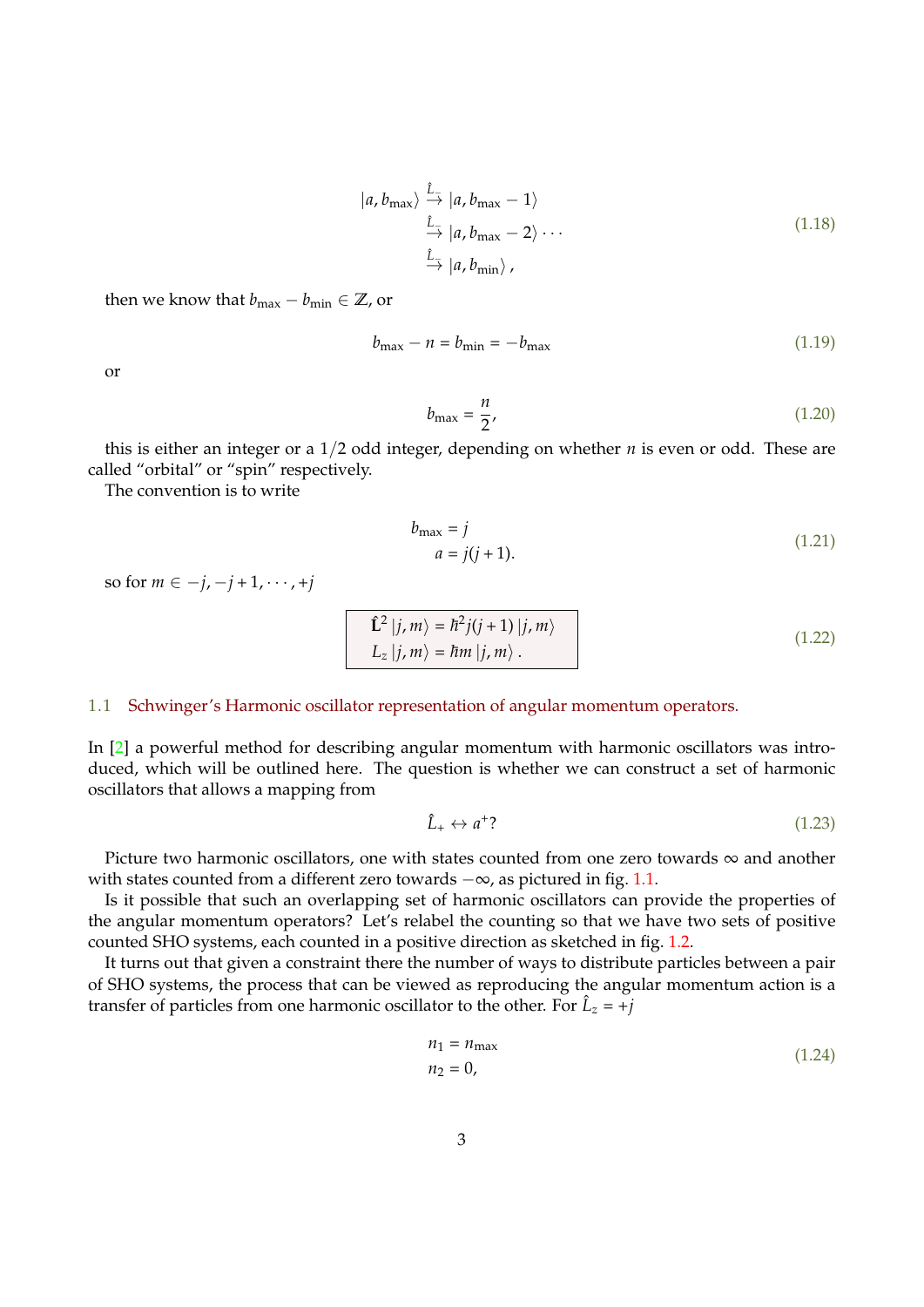<span id="page-3-0"></span>

<span id="page-3-1"></span>**Figure 1.1:** Overlapping SHO domains



**Figure 1.2:** Relabeling the counting for overlapping SHO systems

and for  $\hat{L}_z = -j$ 

$$
n_1 = 0
$$
  
\n
$$
n_2 = n_{\text{max}}.
$$
\n(1.25)

We can make the identifications

$$
\hat{L}_z = (n_1 - n_2) \frac{\hbar}{2},\tag{1.26}
$$

and

$$
j = \frac{1}{2}n_{\text{max}},\tag{1.27}
$$

or

$$
n_1 + n_2 = \text{fixed} = n_{\text{max}} \tag{1.28}
$$

Changes that keep  $n_1 + n_2$  fixed are those that change  $n_1$ ,  $n_2$  by +1 or  $-1$  respectively, as sketched in fig. [1.3.](#page-4-0)

Can we make an identification that takes

$$
|n_1, n_2\rangle \xrightarrow{\hat{L}} |n_1 - 1, n_2 + 1\rangle \tag{1.29}
$$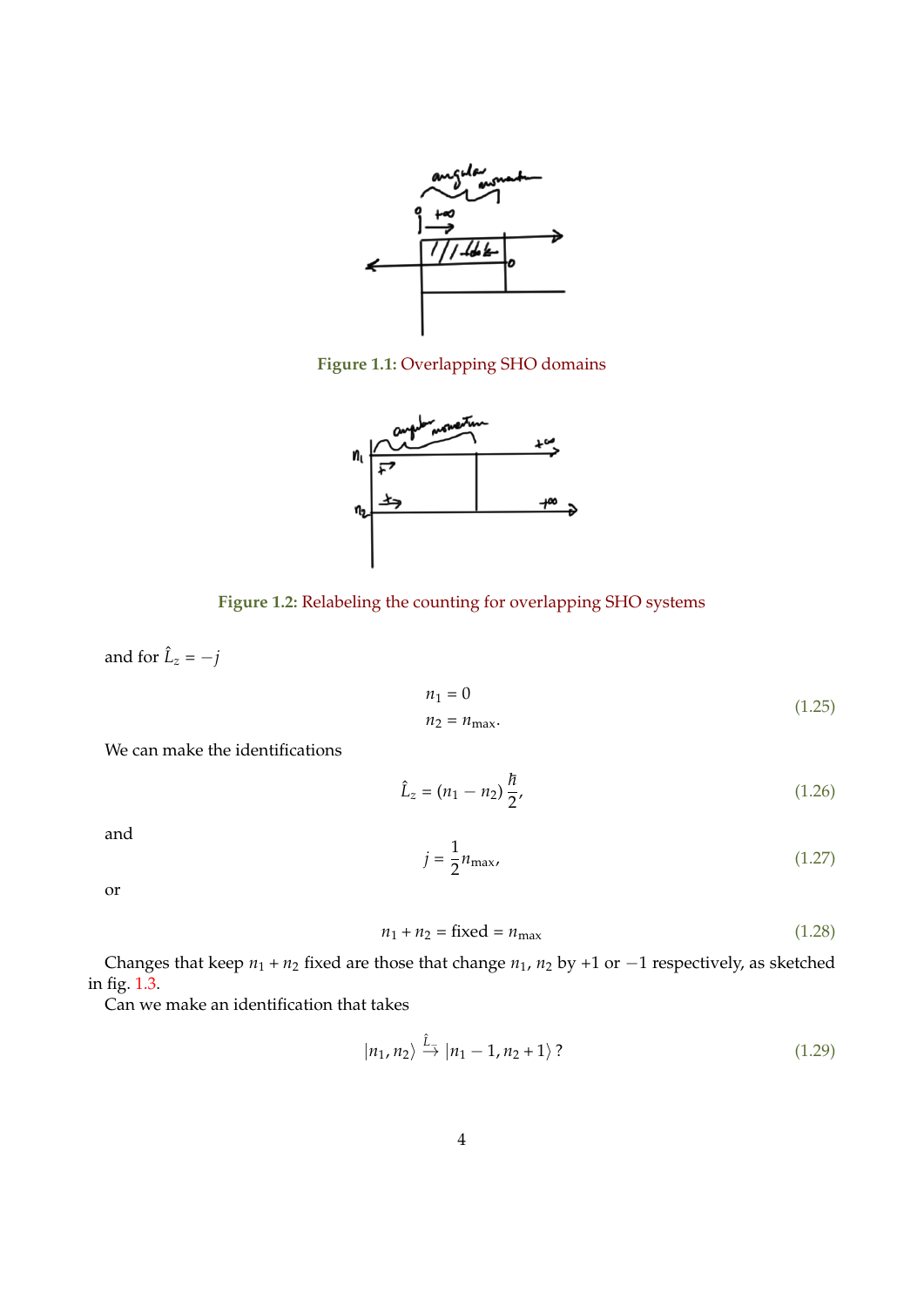

**Figure 1.3:** Number conservation constraint.

<span id="page-4-0"></span>What operator in the SHO problem has this effect? Let's try

$$
\hat{L}_{-} = \hbar a_{2}^{\dagger} a_{1}
$$
\n
$$
\hat{L}_{+} = \hbar a_{1}^{\dagger} a_{2}
$$
\n
$$
\hat{L}_{z} = \frac{\hbar}{2} (n_{1} - n_{2})
$$
\n(1.30)

Is this correct? Do we need to make any scalar adjustments? We want

$$
\left[\hat{L}_z, \hat{L}_\pm\right] = \pm \hbar \hat{L}_\pm. \tag{1.31}
$$

First check this with the  $\hat{L}_+$  commutator

$$
\begin{aligned}\n\left[\hat{L}_z, \hat{L}_+\right] &= \frac{1}{2}\hbar^2 \left[n_1 - n_2, a_1^\dagger a_2\right] \\
&= \frac{1}{2}\hbar^2 \left[a_1^\dagger a_1 - a_2^\dagger a_2, a_1^\dagger a_2\right] \\
&= \frac{1}{2}\hbar^2 \left(\left[a_1^\dagger a_1, a_1^\dagger a_2\right] - \left[a_2^\dagger a_2, a_1^\dagger a_2\right]\right) \\
&= \frac{1}{2}\hbar^2 \left(a_2 \left[a_1^\dagger a_1, a_1^\dagger\right] - a_1^\dagger \left[a_2^\dagger a_2, a_2\right]\right).\n\end{aligned} \tag{1.32}
$$

But

$$
\begin{aligned}\n\left[a^{\dagger}a, a^{\dagger}\right] &= a^{\dagger}aa^{\dagger} - a^{\dagger}a^{\dagger}a \\
&= a^{\dagger}\left(1 + a^{\dagger}a\right) - a^{\dagger}a^{\dagger}a \\
&= a^{\dagger},\n\end{aligned} \tag{1.33}
$$

and

$$
\begin{aligned}\n\left[a^{\dagger}a, a\right] &= a^{\dagger}aa - aa^{\dagger}a \\
&= a^{\dagger}aa - \left(1 + a^{\dagger}a\right)a \\
&= -a,\n\end{aligned} \tag{1.34}
$$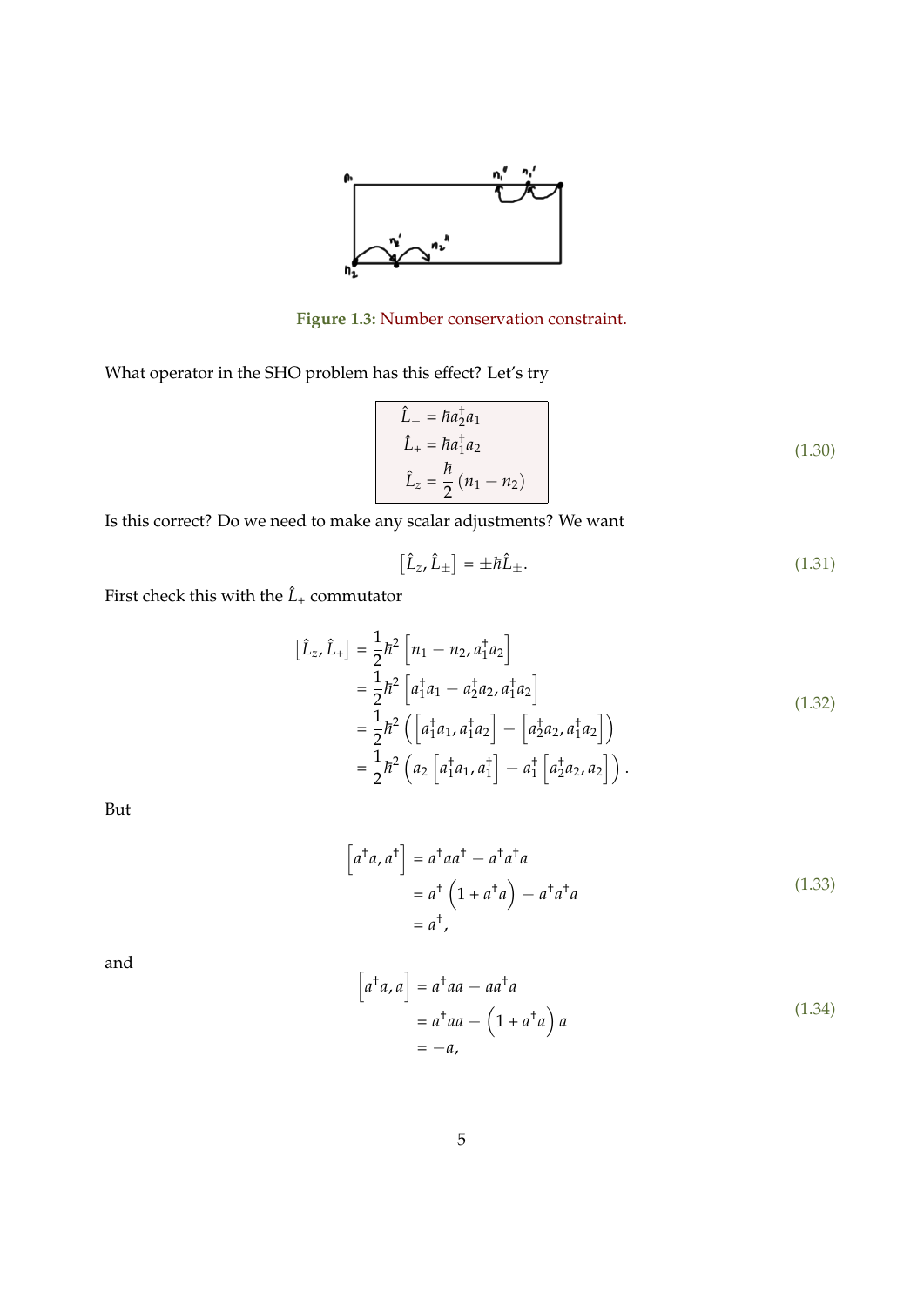so

$$
[\hat{L}_z, \hat{L}_+] = \hbar^2 a_2 a_1^\dagger = \hbar \hat{L}_+, \tag{1.35}
$$

as desired. Similarly

$$
\begin{aligned}\n\left[\hat{L}_z, \hat{L}_-\right] &= \frac{1}{2}\hbar^2 \left[n_1 - n_2, a_2^{\dagger} a_1\right] \\
&= \frac{1}{2}\hbar^2 \left[a_1^{\dagger} a_1 - a_2^{\dagger} a_2, a_2^{\dagger} a_1\right] \\
&= \frac{1}{2}\hbar^2 \left(a_2^{\dagger} \left[a_1^{\dagger} a_1, a_1\right] - a_1 \left[a_2^{\dagger} a_2, a_2^{\dagger}\right]\right) \\
&= \frac{1}{2}\hbar^2 \left(a_2^{\dagger}(-a_1) - a_1 a_2^{\dagger}\right) \\
&= -\hbar^2 a_2^{\dagger} a_1 \\
&= -\hbar \hat{L}_-\n\end{aligned} \tag{1.36}
$$

With

$$
j = \frac{n_1 + n_2}{2}
$$
  

$$
m = \frac{n_1 - n_2}{2}
$$
 (1.37)

We can make the identification

$$
|n_1, n_2\rangle = |j + m, j - m\rangle. \tag{1.38}
$$

*Another way* With

$$
\hat{L}_{+}|j,m\rangle = d_{j,m}^{+}|j,m+1\rangle \tag{1.39}
$$

or

$$
\hbar a_1^{\dagger} a_2 |j + m, j - m\rangle = d_{j,m}^{\dagger} |j + m + 1, j - m - 1\rangle, \qquad (1.40)
$$

we can seek this factor  $d_{j,m}^+$  by operating with  $\hat{L}_+$ 

$$
\hat{L}_{+}|j,m\rangle = \hbar a_{1}^{\dagger} a_{2} |n_{1},n_{2}\rangle \n= \hbar a_{1}^{\dagger} a_{2} |j+m, j-m\rangle \n= \hbar \sqrt{n+1} \sqrt{n_{2}} |j+m+1, j-m-1\rangle \n= \hbar \sqrt{(j+m+1) (j-m)} |j+m+1, j-m-1\rangle
$$
\n(1.41)

That gives

$$
d_{j,m}^{+} = \hbar \sqrt{(j-m)(j+m+1)}
$$
  
\n
$$
d_{j,m}^{-} = \hbar \sqrt{(j+m)(j-m+1)}.
$$
\n(1.42)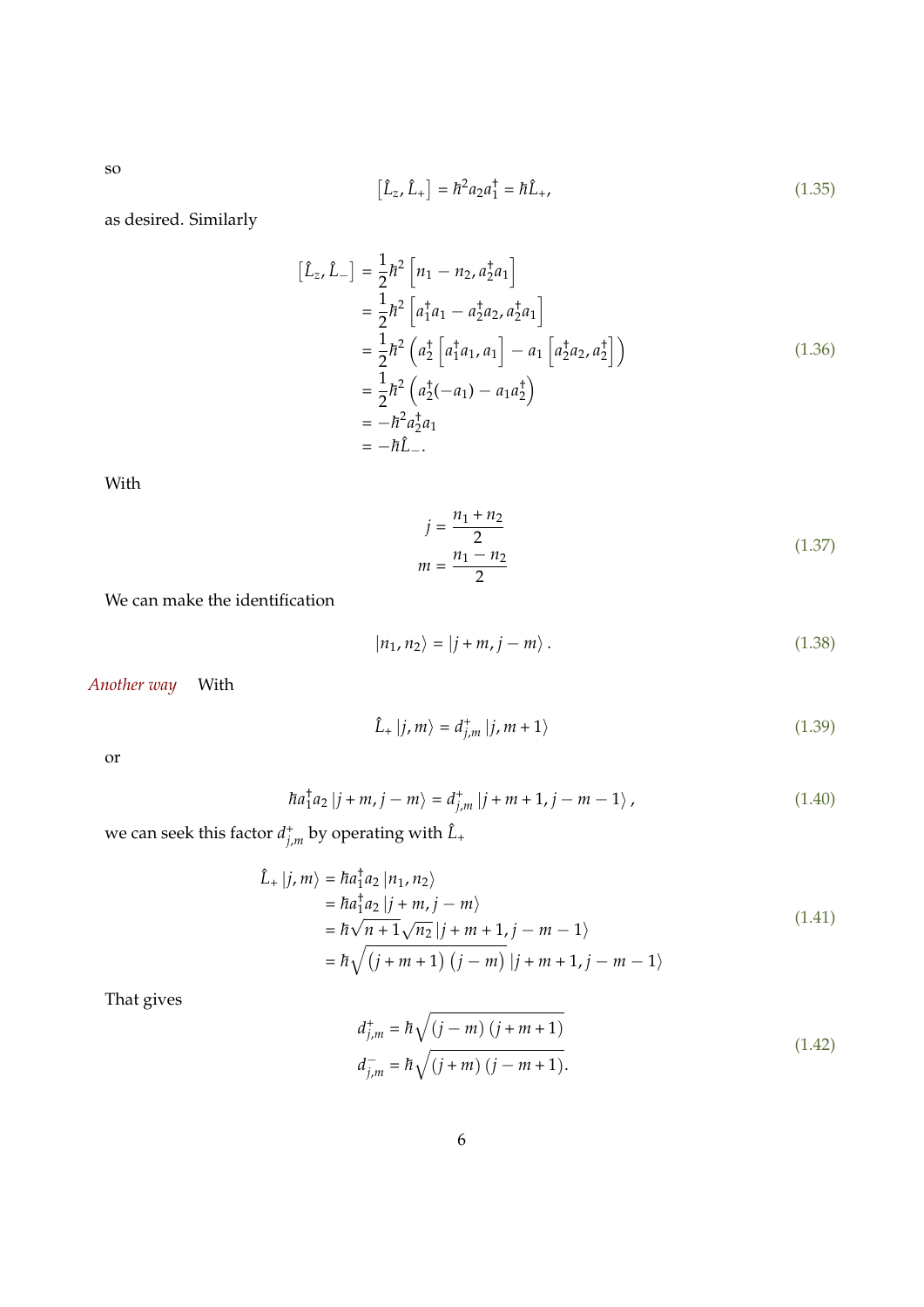This equivalence can be used to model spin interaction in crystals as harmonic oscillators. This equivalence of lattice vibrations and spin oscillations is called "spin waves".